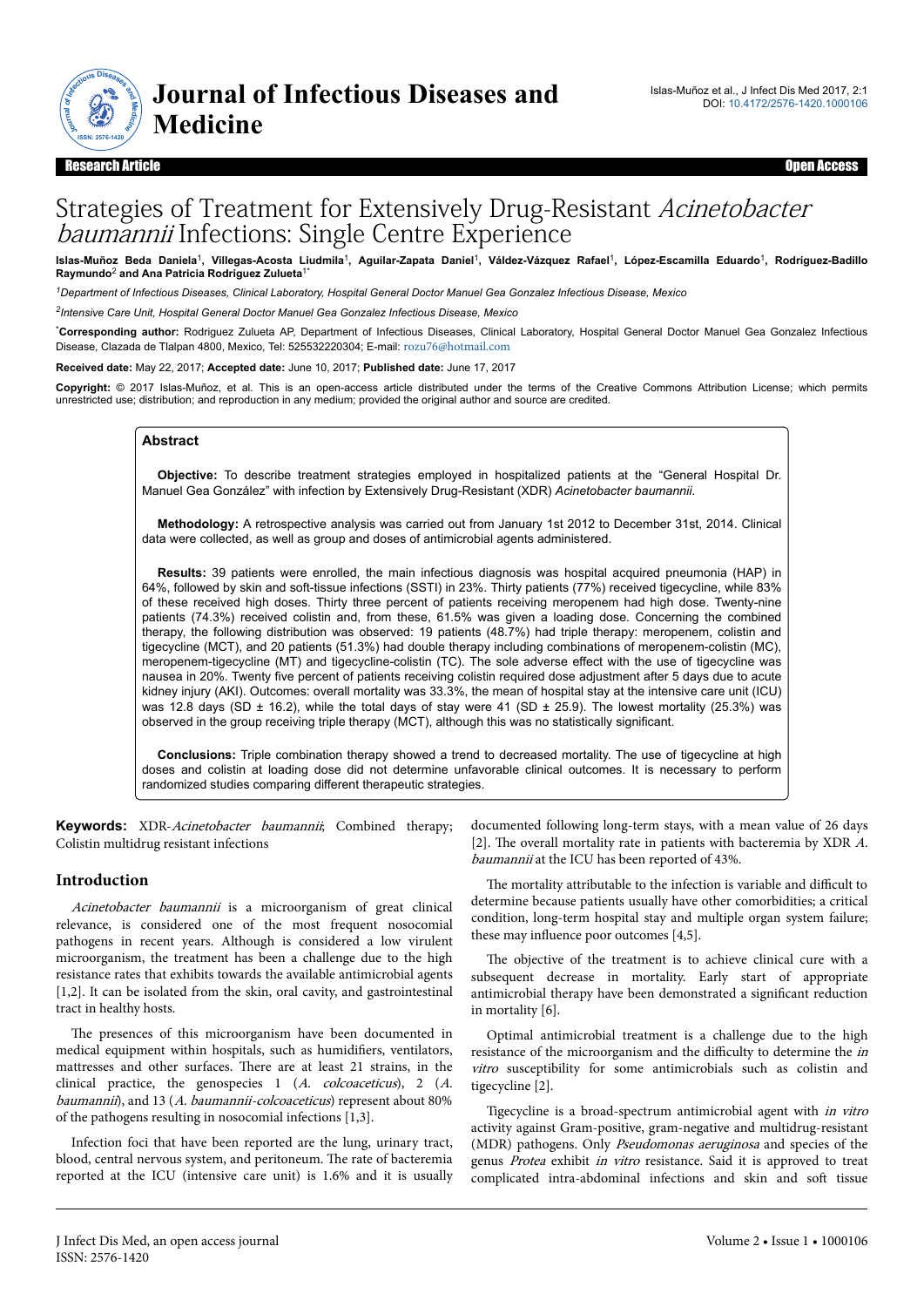infections (SSTI). Up to 78% of circulating strains of XDR A. baumannii have in vitro susceptibility to tigecycline [2-7].

It has been postulated that tigecycline cannot reach it pharmacodynamics objective using standard doses in clinical samples with a minimal inhibitory concentration (MIC) between 1-2 mcg/mL [8]. Two systematic reviews reported that high dose (HD) of tigecycline had significantly less ICU mortality and better clinical outcomes than standard doses [9,10]. Other studies reported higher rates of clinical resolution and microbiological eradication using HD of tigecycline strategy in patients with ventilator associated pneumonia (VAP)  $[11,12]$ . Other studies could not demonstrate clinical efficacy with the use of tigecycline,in fact, they showed lower microbiological eradication and high mortality rates (up to 41%) [13,14].

Colistin is another option of treatment for A. baumannii infections. Colistin (polymyxin E) has been available since 1960 and was replaced in 1970 due to its nephrotoxicity and neurotoxicity. Нere are several clinical studies about colistin effectiveness to treat complicated infections by XDR microorganisms (A. baumannii, P. aeruginosa, K. pneumoniae). Strategies to improve the bioavailability of colistin are related to a loading dose (LD) and the administration of prolonged infusions [15,16].

Drugs that have typically shown susceptibility to XDR A. baumannii are colistin, rifampicin, and tetracyclines. In the presence of MDR Acinetobacter baumannii, Pseudomonas aeruginosa and Klebsiella pneumoniae colistin have shown synergic effect in combination with other antimicrobials such as carbapenems, rifampicin, tigecycline, amynoglycosides, fosfomycin and levofloxacin [2,3].

The highest synergy rate reported recently is 67.4% (95% CI, 27.3-91.9) for tigecycline in combination with colistin [17]. In Turkey, Timurkaynak et al. [18] analyzed 25 strains of MDR A. baumannii and tested 5 of them for synergy with combinations of antibiotics. Нe combination of colistin with rifampicin showed synergy in 100% of strains.

In 2016 Gram negative bacteria resistant to colisitin have emerged as an important public health issue. Although for resistant enterobacteria new antimicrobial are available, Acinetobacter have no different options. A promising strategy for treating XDR A. baumannii infections is the triple antimicrobial combination [19].

## **Objective**

To describe treatment strategies for patients hospitalized at the General Hospital Dr. Manuel Gea González in Mexico City, Mexico, with infection by XDR A. baumannii, including: High-doses (HD) of tigecycline, loading-dose (LD) of colistin, and combined therapy.

## **Methodology**

A retrospective analysis was carried out in patients hospitalized with infections by XDR A. baumannii from January 1st 2012 to December 31st, 2014. Clinical data were collected, as well as group of antibiotics, doses and time of administration. XDR was defined as resistance to all the groups of active antibiotics with exception of 2 or less categories. Acute kidney Injury (AKI) was defined as an increase of creatinine twice its baseline value 72 hours after the beginning of the antimicrobial.

To determine severity of disease we used Quick Secuential Organ Failure Assessment (q-SOFA) score. It uses three criteria, assigning one point for high respiratory rate ( $\geq$  22 breaths/min), low systolic blood pressure  $( \leq 100 \text{ mmHg})$ , and altered mental status. This score predicts mortality for patients with suspected sepsis [20-27].

Doses of antibiotics were defined as follows: standard dose (SD) tigecycline: LD of 100 mg followed by 50 mg bid (twice a day); HD tigecycline: LD of 200 mg followed by 100 mg bid; HD meropenem: 2 gms for every 8 hours and LD colistin: 5 mg per kilogram with a maximum dose of 300 mg. Subsequent doses of colistin were 150 mg twice a day.

Combined therapy was classified as triple therapy if the patient received together meropenem, colistin and tigecycline (MCT) and double therapy if the patient received any of the following combinations: meropenem-colisitn (MC), meropenem-tigecycline (MT) or colistin-tigecyclinie (CT). Clinical parameters were collected at the beginning of antimicrobials and after 72 hours.

Strains were analyzed in the automatic equipment Microscan® (Beckman Coulter) during the year of 2013. In 2014 the automatic system VITEK 2® (bioMérieux) was introduced and included susceptibility tests to colistin and tigecycline.

Infectious syndromes Hospital acquired pneumonia (HAP), SSTI, abdominal sepsis, osteomyelitis, otitis media, urosepsis, and peritonitis) were defined according to the 2005 CDC (Centers for Disease Control and Prevention) criteria for disease definition [20].

## **Results**

Thirty nine patients were enrolled in the study, 70% were male with a mean of age of 49.4 years old (SD  $\pm$  17.5). The major comorbidities were diabetes mellitus (43.5%), hemiplegia (25.6%), chronic kidney disease (25.6%) and obesity (12.8%) (Table 1).

| Variable                                                                                                                                                              | Mean ± SD/ Total (%) |  |
|-----------------------------------------------------------------------------------------------------------------------------------------------------------------------|----------------------|--|
| Men                                                                                                                                                                   | 27 (70)              |  |
| Age                                                                                                                                                                   | 49.4 (DE ± 17.5)     |  |
| Diabetes mellitus                                                                                                                                                     | 17 (43.5)            |  |
| CKD                                                                                                                                                                   | 10 (25.6)            |  |
| Hemiplegia                                                                                                                                                            | 10 (25.6)            |  |
| Morbid obesity                                                                                                                                                        | 5(12.8)              |  |
| Steroids use                                                                                                                                                          | 4(10.2)              |  |
| Immunosupresant drugs <sup>*</sup>                                                                                                                                    | 3(7.6)               |  |
| Methotrexate (predominantly)                                                                                                                                          |                      |  |
| CKD: Chronic kidney disease; CHF: Chronic heart failure; COPD: Chronic<br>obstructive pulmonary disease; HIV: Human Immunodeficiency Virus; SD:<br>standard deviation |                      |  |

#### Table 1: Baseline characteristics of the studied patients.

The most common hospital admitting diagnoses were SSTI (30.7%), multiple contusions (15.3%) and urosepsis (10.2%) (Table 2).

The most common isolation site of A. baumannii were bronchial sample, related to HAP in 64%, followed by skin swab, related to SSTI in 23% (Table 3).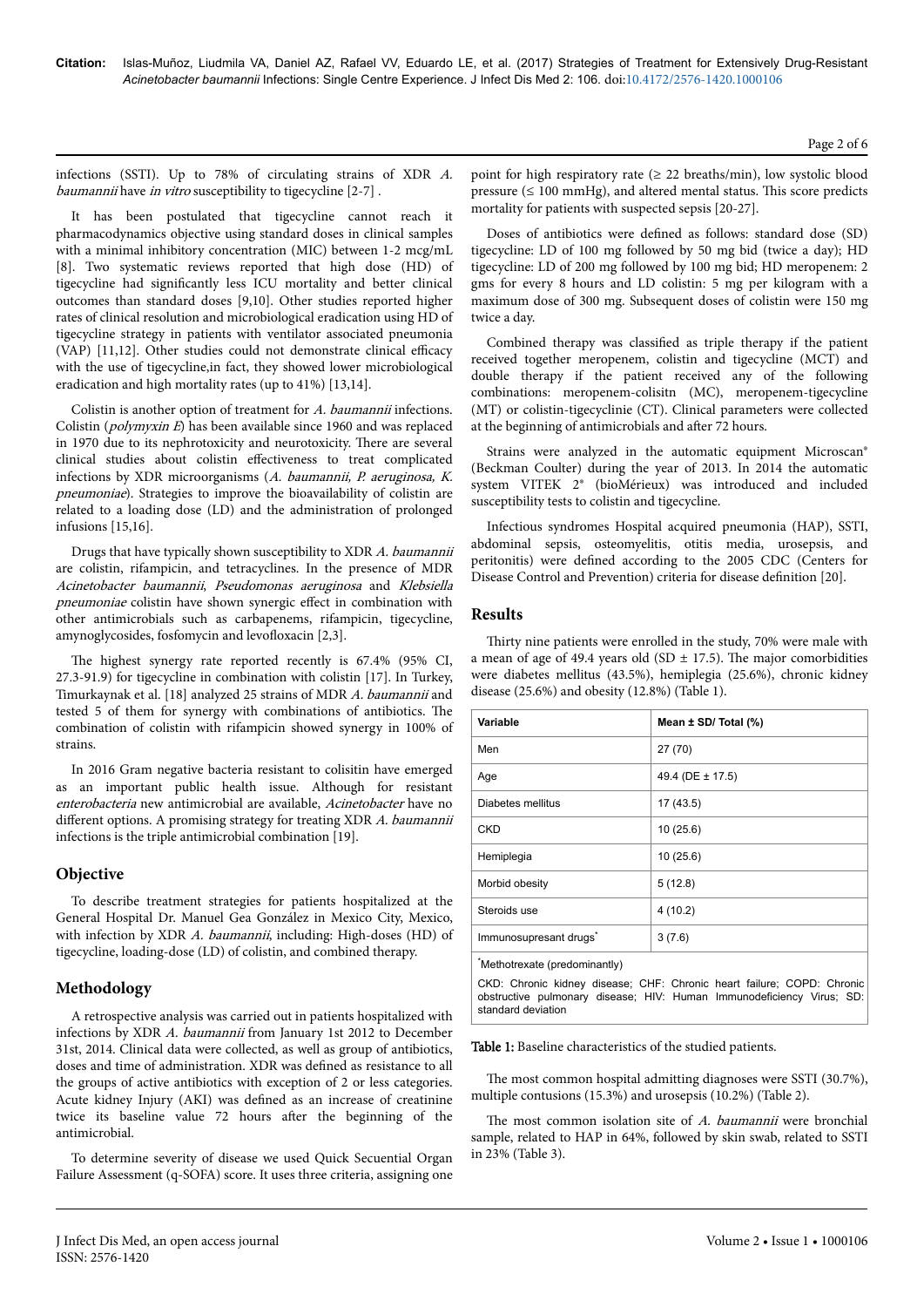**Citation:** Islas-Muñoz, Liudmila VA, Daniel AZ, Rafael VV, Eduardo LE, et al. (2017) Strategies of Treatment for Extensively Drug-Resistant *Acinetobacter baumannii* Infections: Single Centre Experience. J Infect Dis Med 2: 106. doi:10.4172/2576-1420.1000106

| ΩT<br>าо<br>n<br>$\mathbf{r}$ |  |
|-------------------------------|--|
|-------------------------------|--|

| Variable                                                                                                                                                                                     | Mean ± SD/ Total (%) |
|----------------------------------------------------------------------------------------------------------------------------------------------------------------------------------------------|----------------------|
| SSTI                                                                                                                                                                                         | 12 (30.7)            |
| Stroke                                                                                                                                                                                       | 4(10.2)              |
| Urosepsis                                                                                                                                                                                    | 4(10.2)              |
| Multiple contusions                                                                                                                                                                          | 6(15)                |
| CAP                                                                                                                                                                                          | 3(7.6)               |
| Abdominal surgery                                                                                                                                                                            | 2(5.1)               |
| Abdominal sepsis                                                                                                                                                                             | 1(2.5)               |
| Osteomyelitis                                                                                                                                                                                | 1(2.5)               |
| CSOM                                                                                                                                                                                         | 1(2.5)               |
| Tuberculosis                                                                                                                                                                                 | 1(2.5)               |
| Mucormycosis                                                                                                                                                                                 | 1(2.5)               |
| Influenza                                                                                                                                                                                    | 1(2.5)               |
| <b>SBP</b>                                                                                                                                                                                   | 1(2.5)               |
| Empiema                                                                                                                                                                                      | 1(2.5)               |
| SSTI: Skin and soft tissue infections; CAP: Community acquired pneumonia;<br>CSOM: Chronic suppurative otitis<br>media; SBP: Spontaneous<br>bacterial<br>peritonitis. SD: Standard deviation |                      |

| Table 2: Diagnosis at hospital admission. |  |  |
|-------------------------------------------|--|--|
|-------------------------------------------|--|--|

| Variable                                                                                                                                               | Mean $\pm$ SD/ Total (%) |  |
|--------------------------------------------------------------------------------------------------------------------------------------------------------|--------------------------|--|
| <b>HAP</b>                                                                                                                                             | 25(64)                   |  |
| SSTI                                                                                                                                                   | 9(23)                    |  |
| Abdominal sepsis                                                                                                                                       | 2(5.1)                   |  |
| Osteomyelitis                                                                                                                                          | 1(2.5)                   |  |
| CSOM                                                                                                                                                   | 1(2.5)                   |  |
| UTI                                                                                                                                                    | 1(2.5)                   |  |
| HAP: Hospital acquired pneumonia; SSTI: Skin and soft tissue infections;<br>CSOM: Chronic suppurative otitis media; UTI: Urinary tract infections. SD: |                          |  |

Standard deviation Table 3: Infectious diagnosis with isolation of XDR A. baumannii. For

HAP the samples collected were bronchial aspiration; for skin and soft tissue infections predominantly were swabs; in abdominal sepsis were peritoneal fluid or drainage from intra-abdominal collections; for osteomyelitis bone sample were collected.

The various therapeutic strategies are shown in (Table 4) Figure 1.

HD tigeciclyne: loading dose of 200 mg, followed by 100 mg twice a day; SD tigecycline: loading dose of 100 mg, followed by 50 mg twice a day. HD meropenem 2 gms three times per day. LD colistin: 5 mg/kilo with a maximum dose of 300 mg. Triple therapy is a combination of colistine, tigeciclyne, meropenem.

**Variable Mean ± SD**\* **/ Total (%)**

|                                                                       | HD tigecycline                | 25 (83) |
|-----------------------------------------------------------------------|-------------------------------|---------|
|                                                                       | SD tigecycline                | 5(17)   |
|                                                                       | Total patients with meropenem | 35(90)  |
|                                                                       | HD meropenem                  | 12 (34) |
|                                                                       | Total patients with colistin  | 29 (74) |
|                                                                       | LD colistin                   | 24 (82) |
|                                                                       | Triple therapy                | 18 (46) |
|                                                                       | Double therapy MC             | 9(23)   |
|                                                                       | Double therapy MT             | 8(21)   |
|                                                                       | Double therapy CT             | 4(10)   |
| HD: high doses; SD: standard doses; LD: loading doses; MC: meropenem- |                               |         |

Total patients with tigecycline  $\vert$  30 (77)

colistin; MT: meropenem-tigecycline; CT: colistin-tigecycline \*SD standard deviation

Table 4: Treatment strategies applied to the patients including double and triple therapy, high doses and loading doses.



Figure 1: Distribution of treatment strategies including double and triple therapy, meropenem and tigecycline in high doses and colistin in loading doses.

The sole adverse effect reported with the use of tigecycline was nausea in 6 patients (20%), however any patient required suspension of the medication, only antiemetic therapy was required. Eight patients (25%) receiving colistin required dose titration after 5 days due to the presence of AKI, of these 4 normalized renal function and 4 died. Нe overall mortality was 33.3% (13 patients), the mean value for the days of stay in the ICU was 12.8 days (SD  $\pm$  16.2), and the total days of hospitalization were 41 (SD  $\pm$  25.9). 77% of patients had a q-SOFA scale equal or over 2 points. Mortality with the triple therapy was of 25.3%, mortality with double therapy was as follows: MC 40%, MT 37.5%, and TC 25%. Mortality in patients receiving tigecycline at high doses was 33.3% (Table 5).

| Variable | Mean ± SD/Total (%) |
|----------|---------------------|
| Death    | 13(33.3)            |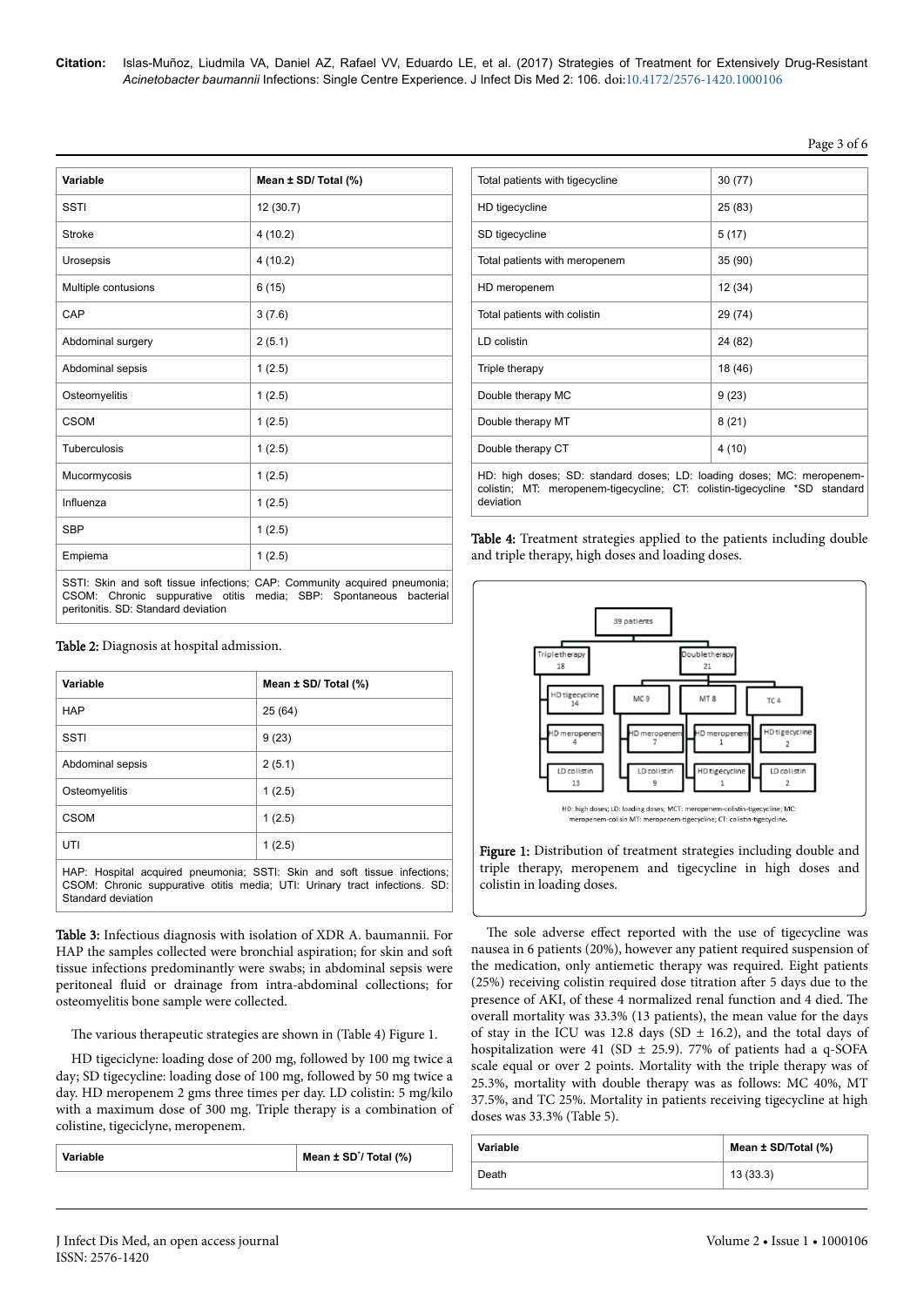| Death with MCT                    | 5(27.7) |
|-----------------------------------|---------|
| Death with MC                     | 4(44.4) |
| Death with MT                     | 3(37.5) |
| Death with CT                     | 1(25)   |
| Stay longer than 30 days with MCT | 14 (77) |
| Stay longer than 30 days with MC  | 5(55)   |
| Stay longer than 30 days with MT  | 2(25)   |
| Stay longer than 30 days with CT  | 1 (25)  |

Table 5: Clinical outcomes including death, invasive mechanical ventilation, admission to ICU and stay longer than 30 days.

Outcomes after 72 hours of admission reveals absence of fever in 66% of patients; absence of leukocytosis and withdrawal of vasopressors in 59% and 56.5% of patients respectively (Table 6).

Figure 2 compares these outcomes between the triple and double therapy, any statistically significant difference was found. 77% of patients had a q-SOFA scale equal or over 2 points.

| Variable                 | Mean $\pm$ SD/ Total $(\%)$ |
|--------------------------|-----------------------------|
| Abscense of fever        | 26(66.6)                    |
| Abscense of leukocytosis | 23(59)                      |
| Thrombocytosis           | 3(7.6)                      |
| Thrombocytopenia         | 7(17.9)                     |
| Vasopressors withdrawal  | 22 (56.5)                   |
| Acute kidney injury      | 18 (46)                     |





When we compared the mortality rates between the different treatment strategy groups, we found that CT and MCT combinations had the lowest rates (25% and 28% respectively) compared with MC and MT combination groups (Figure 3). Mortality with triple therapy (MCT) was 25% compared with overall and dual therapy (40%) with no statistical significance (p=0.70) (Figure 4). HAP caused 69% of deaths, followed by abdominal infections 15%, SSTI and urosepsis 8% each one respectively (Figure 5).







Figure 4: Mortality comparing triple vs double therapy.



Comparing the stay at the ICU, HAP was 79% vs. 11% of patients with SSTI. Concerning the q-SOFA scale, 96% of patients with pneumonia and 33% of patients with SSTI had a score equal or over 2. Regarding antimicrobial agents administered to the HAP group, 50% received the triple therapy, 25% received MC, and 21% received MT. The combination of antimicrobial agents used in the group of SSTI was mainly MT in 44%, followed by MC in 33% and 22% had triple therapy.

#### **Discussion**

Several *in vitro* studies have shown a clear advantage of using combined therapy to treat XDR A. baumannii. The microbiological

## Page 4 of 6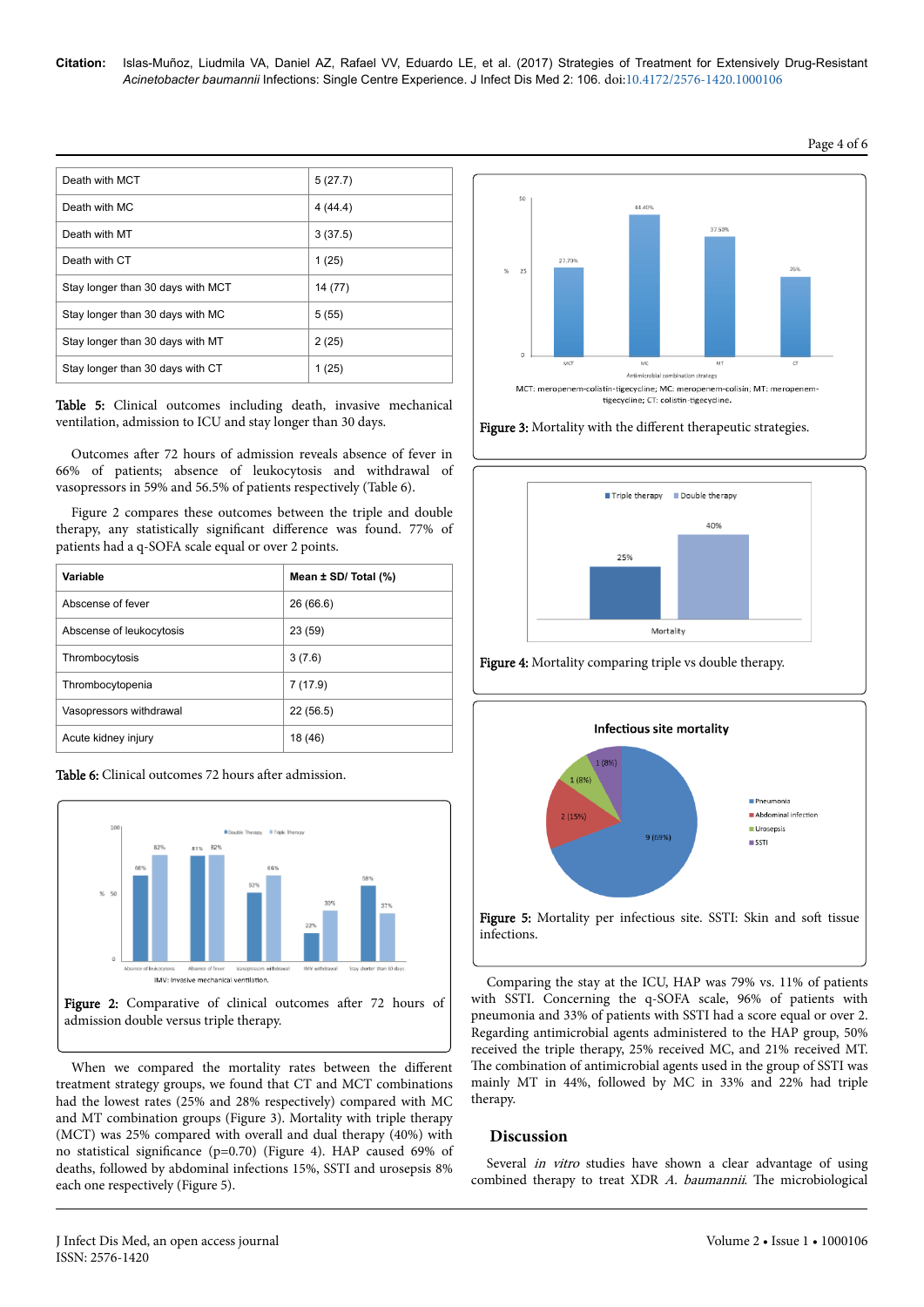explanation for this strategy is that the use of colistin increase permeability of the outer membrane, allowing penetration and increasing activity of the drug with which it is combined. Several combinations have been tested and the results of most of them show synergy and even the ability to prevent drug-resistant strains. In a systematic review and meta-analysis, Ni Wentao et al. analyzed 70 published studies and 31 conference proceedings for in vitro studies with strategies of combined therapy with polymyxins and 28 different antimicrobial agents used against A. baumannii. In addition to synergy, it was also observed that the combination with carbapenems or rifampicin was efficient to prevent the development of resistance to colistin, as well as a synergy of more than 50% for colistin-resistant strains [21].

In our study general mortality was lower than that reported in the literature. Due to the multiple comorbidities, severity of the disease and stay at ICU, it was difficult to determine the infection associated mortality per se. Нere was mild improvement shown in mortality for the triple therapy, although this result was not statistically significant. The mortality and clinical outcomes changed with the infectious site, HAP patients had a higher mortality and higher scores in the q-SOFA scale compared with SSTI patients.

It is difficult to determine the specific cause that resulted in lower mortality in our study because there was no access to certain relevant data on the medical records to assess in a more objective way the baseline clinical condition of patients, such as APACHE II and q-SOFA. Due to the sample size, no statistically significant differences were seen for the different therapeutic strategies. However, a trend towards decreased mortality was observed in the triple therapy group compared to the other strategies.

When assessing the adverse effects associated to the administration of HD of tigecycline and LD of colistin, no serious alterations were observed that required discontinuing antimicrobial agents. Since a high percentage of the patients included in the study were under sedation with invasive mechanical ventilation, the presence of nausea with high doses of tigecycline was not a frequently reported adverse effect. AKI associated with the use of colistin did not exceed that reported in the literature with the use of this antimicrobial agent.

Our study did not shown increased mortality in the tigecycline group, which may be explained by the use of higher doses and by the combination with other antimicrobials. In the last five years at our center, we justified the use of combined therapy because susceptibility to colistin and tigeciclyne was unknown in the routine laboratory, and because the use of VITEK system for identifying A. baumannii resistance have error rate of 7.2% [22].

Despite in vitro studies of synergy combining two or more antimicrobials have shown promising results clinical trials have not been able to demonstrate improvement in clinical outcomes. Нere are two randomized clinical trials and one observational study that evaluated combinations of colistin with rifampicin or fosfomycin and all failed to prove difference in mortality [23]. However since 2017 CLSI (Clinical & Laboratory Standards Institute) guidelines emphasize that colistin should generally be given at maximum recommended doses and used in combination with other agents [24].

In 2006, hetero-resistance was reported for the first time in A. baumannii, which is defined as the occurrence of resistance to colistin of a subpopulation from a susceptible strain (MIC<2 mcg/l). Available reports provide rates ranging from 18% to 100% of hetero-resistance in strains [25]. Rodríguez et al. [26] showed that in vitro combinations of colistin with rifampicin have synergistic activity in hetero-resistant strains and prevents the development of resistant mutants to colistin.

Reasons that support the use of combined therapy at this moment are: microbiological synergy, and lack of an accurate test for detecting colistin resistance. With the results obtained at our Centre, the availability of automatized systems for susceptibility tests and knowledge about pharmacokinetics it is possible to propose an algorithm of treatment for rationalize and optimize the use of antimicrobials in agreement with the infectious site and MIC of the microorganism (Figure 6). Нis strategy let us adjust the treatment to the clinical and microbiological condition of each patient. Our strategies are directed to improve survival of patients, better clinical outcomes and prevention of the emergence of resistant A. baumannii strains.





#### **Conclusion**

XDR A. baumannii is a threatened microorganism that implies outbreaks at ICU and high rates of mortality in hospitalized patients. The combinations of antimicrobials are the cornerstone of treatment of A. baumannii.

We conclude that LD colistin, HD tigecycline and HD meropenem used in combined therapy when we don´t know susceptibility was safe and the mortality was similar or lowest to the reported in the literature. In the case of colistin and tigecyline we recommend its use with double therapy taking into account the minimum inhibitory concentration and the site of infection. In the emergence of XDR microorganism is important to consider the availability of old antimicrobials that could contribute to the treatment of this infections besides the new betalactamics combined with betalactamse inhibitors drugs.

In case of presence of XDR microorganisms it is important not only focus on therapeutic protocols but also in taking preemptive actions for avoid it´s dissemination. In the real world the management of resistant strains is becoming a frequent hospital issue, to ignore the susceptibility of the drugs that are being used confer a future risk of therapeutic failures or resistance. More studies must be done for a